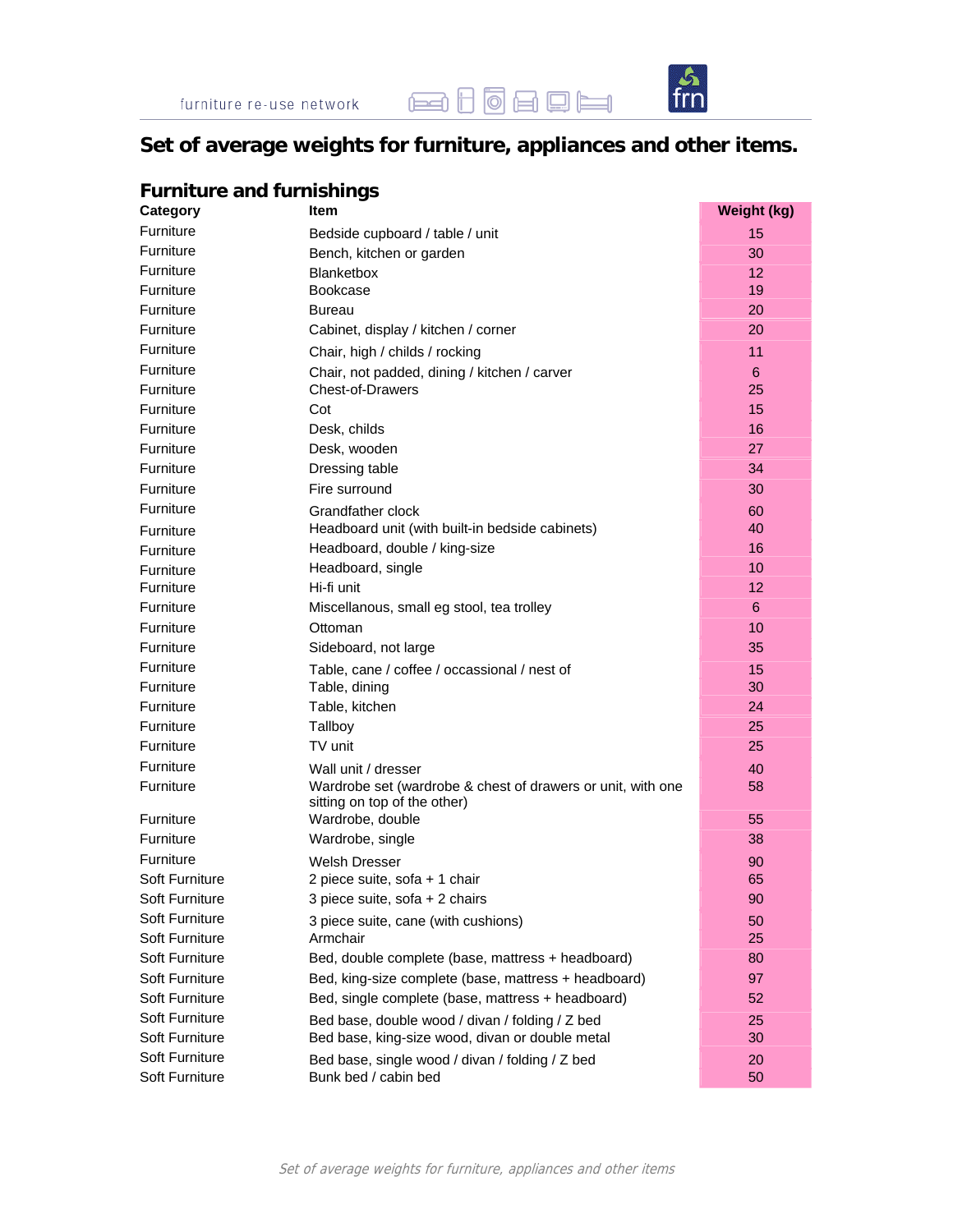# **Edd d d d d d d**

 $\frac{\mathcal{S}}{\text{frn}}$ 

| furniture re-use network |
|--------------------------|
|--------------------------|

| Soft Furniture | Chair, conservatory / cane                                                                                             | 15             |
|----------------|------------------------------------------------------------------------------------------------------------------------|----------------|
| Soft Furniture | Chair, easy / fireside / lounge                                                                                        | 15             |
| Soft Furniture | Chair, padded, dining / kitchen / carver                                                                               | 6              |
| Soft Furniture | Chaise Longue                                                                                                          | 40             |
| Soft Furniture | Futon / Sofabed (wooden base with mattress)                                                                            | 35             |
| Soft Furniture | Mattress, single                                                                                                       | 22             |
| Soft Furniture | Mattress, double                                                                                                       | 40             |
| Soft Furniture | Mattress, king-size                                                                                                    | 50             |
| Soft Furniture | Pouffe                                                                                                                 | 5              |
| Soft Furniture | Reclining chair / lazy boy                                                                                             | 45             |
| Soft Furniture | Sofa                                                                                                                   | 40             |
| Soft Furniture | Sofa bed, foam flop out                                                                                                | 35             |
| Soft Furniture | Sofa bed, metal frame                                                                                                  | 85             |
| Soft Furniture | Sofa, cane / conservatory (normally with cushions)                                                                     | 20             |
| Other Items    | Bedding / Curtains                                                                                                     | 5              |
| Other Items    | Bicycle, adult                                                                                                         | 15             |
| Other Items    | Bric-a-Brac (box)                                                                                                      | 10             |
| Other Items    | Carpet / flooring / underlay                                                                                           | 25             |
| Other Items    | Carpet cleaner                                                                                                         | 12             |
| Other Items    | <b>Clothes Horse</b>                                                                                                   | $\overline{4}$ |
| Other Items    | Ironing-Board                                                                                                          | 6              |
| Other Items    | Lino                                                                                                                   | 15             |
| Other Items    | Mirror, large                                                                                                          | 10             |
| Other Items    | Mirror, small                                                                                                          | 5              |
| Other Items    | Piano                                                                                                                  | 140            |
| Other Items    | Plant Stand / coat stand                                                                                               | 5              |
| Other Items    | Pram                                                                                                                   | 13             |
| Other Items    | Pushchair                                                                                                              | 7              |
| Other Items    | Rug                                                                                                                    | 6              |
| Other Items    | Small misc, eg scales, saucepans, shoe racks, pedal bin,<br>picture, magazine rack, fireguard, CD stand, picture frame | $\overline{2}$ |
| Other Items    | Stairgate                                                                                                              | 3              |
| Other Items    | <b>Toys</b>                                                                                                            | 11             |

## **Appliances**

| <b>Household Appliances</b> | Baby belling, counter top cooker               | 30 |
|-----------------------------|------------------------------------------------|----|
| Household Appliances        | Cooker, electric                               | 60 |
| <b>Household Appliances</b> | Cooker, gas                                    | 45 |
| Household Appliances        | <b>Dishwasher</b>                              | 50 |
| <b>Household Appliances</b> | Fan (electric)                                 | 10 |
| <b>Household Appliances</b> | Food mixer                                     | 3  |
| Household Appliances        | Freezer, chest                                 | 30 |
| Household Appliances        | Fridge/freezer, under counter or free standing | 28 |
| <b>Household Appliances</b> | Fridge-Freezer                                 | 45 |
| <b>Household Appliances</b> | Hair & Beauty Elec                             |    |
| <b>Household Appliances</b> | Heater / Fire, small / medium                  | 7  |
| <b>Household Appliances</b> | Heater / Radiator, large                       | 15 |
| Household Appliances        | Hi-fi, including speakers                      | 10 |
|                             |                                                |    |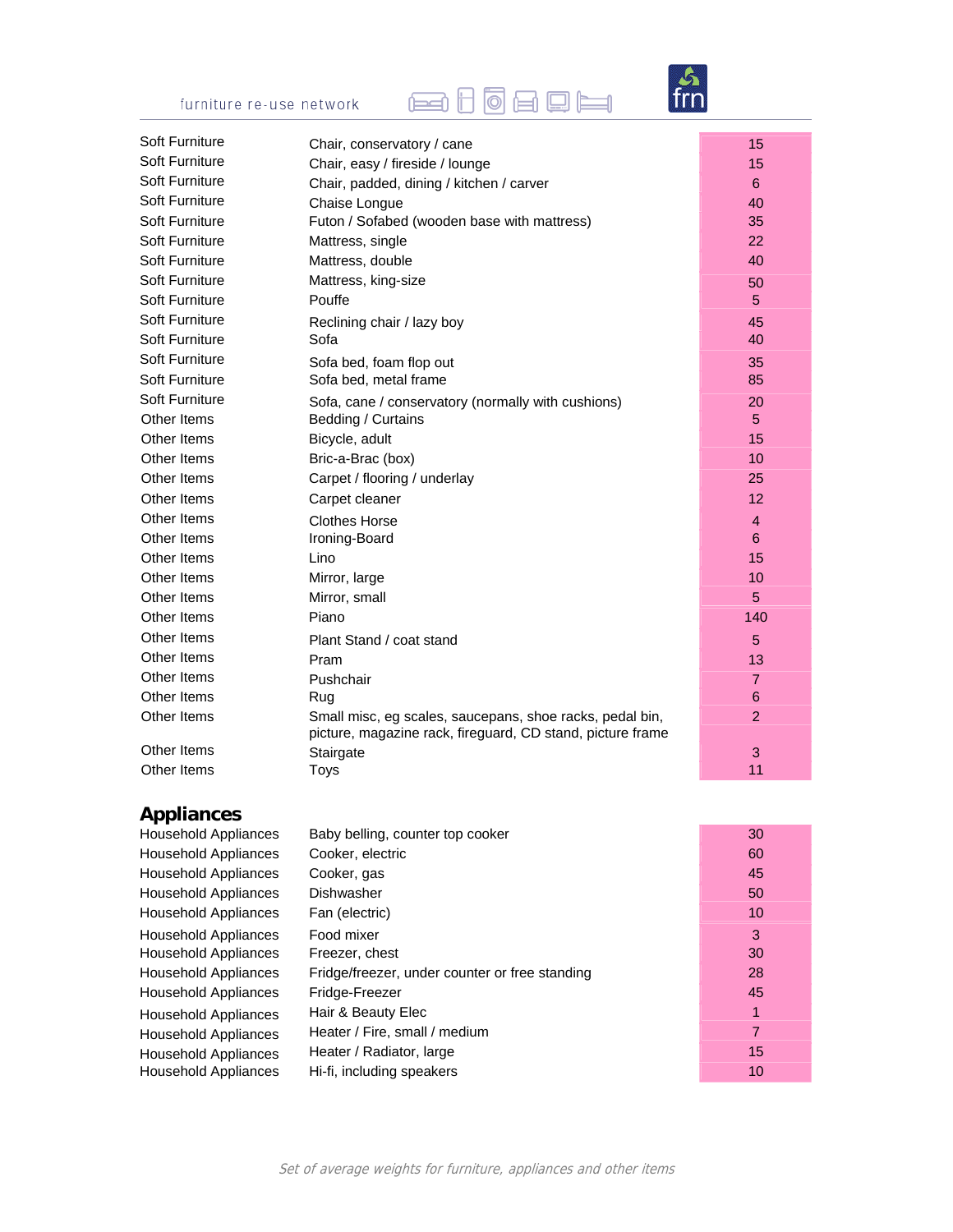# **Ed Ho & Q E**



| <b>Household Appliances</b> | Lamp                                | 5  |
|-----------------------------|-------------------------------------|----|
| Household Appliances        | Microwave                           | 17 |
| <b>Household Appliances</b> | Radio                               | 2  |
| <b>Household Appliances</b> | Small elec - kettle, toaster, clock | 1  |
| Household Appliances        | Spin-Dryer                          | 12 |
| <b>Household Appliances</b> | Tumble-Dryer                        | 35 |
| Household Appliances        | TV                                  | 20 |
| <b>Household Appliances</b> | Twin-tub                            | 43 |
| <b>Household Appliances</b> | Vacuum                              | 12 |
| Household Appliances        | Video                               | 11 |
| Household Appliances        | <b>Washing Machine</b>              | 75 |
|                             |                                     |    |

#### **House clearances**

SMALL CLEARANCE / LIST 377 MEDIUM CLEARANCE / LIST 527 LARGE CLEARANCE / LIST 620

### **Bathroom**

| Bath (metal)                        | 40 |
|-------------------------------------|----|
| Bath (non-metal)                    | 25 |
| Bathroom Cabinet                    | 8  |
| Bathroom Suite (toilet, sink, bath) | 75 |
| Cistern                             | 15 |
| Shower equipment/tray               | 15 |
| Sink (ceramic)                      | 20 |
| Sink (metal)                        | 20 |
| Toilet                              | 30 |
| Vanity Unit, including sink         | 25 |
|                                     |    |

### **Garden**

| Garden | <b>BBQ</b>          | 15 |
|--------|---------------------|----|
| Garden | Chairs              | 7  |
| Garden | Fence panels (wood) | 20 |
| Garden | Garage door         | 40 |
| Garden | Garden waste (bags) | 11 |
| Garden | Gates (metal)       | 30 |
| Garden | Lawnmower           | 15 |
| Garden | Lounger             | 15 |
| Garden | Patios doors        | 30 |
| Garden | <b>Rotary Drier</b> | 15 |
| Garden | Sheds (dismantled)  | 50 |
| Garden | Strimmer            | 10 |
| Garden | Table (garden)      | 20 |
| Garden | Trees and shrubs    | 20 |
| Garden | Wheelbarrow         | 15 |
|        |                     |    |

| 15             |  |
|----------------|--|
| $\overline{7}$ |  |
| 20             |  |
| 40             |  |
| 11             |  |
| 30             |  |
| 15             |  |
| 15             |  |
| 30             |  |
| 15             |  |
| 50             |  |
| 10             |  |
| 20             |  |
| 20             |  |
| 15             |  |